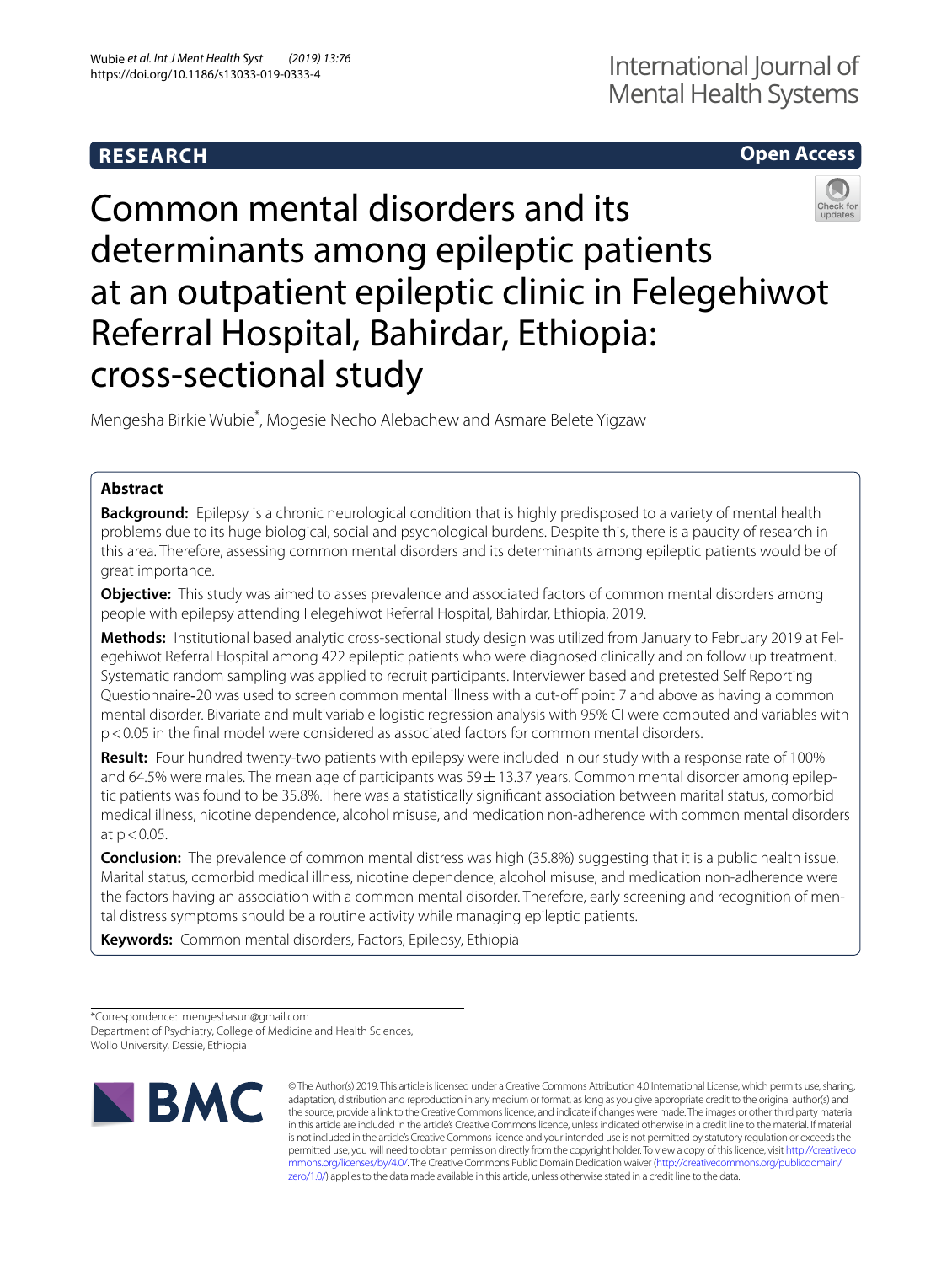## **Background**

Epilepsy is defned as a neurological condition that is characterized by two or more unprovoked seizures according to the international league against epilepsy [[1](#page-7-0)]. It is a chronic neurological condition estimated to afect 50 million people worldwide according to WHO [[2](#page-7-1)]. Despite the worldwide prevalence of active epilepsy varies from 0.2 to 4.1% [[3\]](#page-7-2), higher prevalence and incidence are from low and middle-income countries (LMICs) when compared with developed countries [\[4](#page-7-3), [5\]](#page-7-4). In fact, more than 85% of the global burden of epilepsy occurs in people living in LMICs [[6,](#page-7-5) [7](#page-7-6)]. Epilepsy poses a multidimensional efect on the body like physical, mental and behavioral functions limitations and is associated with great risk of premature mortality due to factors like a traumatic injury to the brain, status epilepticus, suicide, pneumonia and sudden death [\[8,](#page-7-7) [9](#page-7-8)].

Common mental disorders defne a range of anxiety and depressive disorders. Globally, 150 million individuals are afected by depression and 1 million commit suicide every year. Four of the top six causes of years lived with disability are due to neuropsychiatric disorders and more than 90 million sufer from alcohol or other substance use disorders [[10,](#page-7-9) [11](#page-7-10)]. Projections to 2030 indicate that depression will be the leading cause of disability globally accounting for  $6\%$  of all  $[12]$  $[12]$ . The global rate of prevalence for depression ranges from 3.6 to 5.4% in the Western Pacifc and African Region respectively. Whereas, anxiety disorders, rates from 2.9% in the Western Pacifc Region to 5.8% in the Region of the Americas [\[13](#page-7-12)].

Studies done reported that a high prevalence of psychiatric disorders in people with epilepsy [\[14](#page-8-0)[–16](#page-8-1)] and a higher risk of psychopathology compared with the general population or people with chronic non-neurological disorders [[17](#page-8-2)]. Most (88%) of the patients experienced psychiatric disturbances and the most common psychiatric symptoms were neurovegetative (62%), anxiety (45%), and depression (43%), cognitive difficulties  $82\%$  [[18](#page-8-3)]. Other studies showed that the prevalence of psychiatric disorders was 70% in Brazil [\[19](#page-8-4)], 25% for anxiety disorders, 19% for mood disorder in Dutch [[20](#page-8-5)], 5.9% in Sweden [[21](#page-8-6)], 52% in Iceland [\[22\]](#page-8-7), 34.2% for mood disorder and 22.8% for anxiety [[14](#page-8-0)], 50% of patients with epilepsy in United States [\[23\]](#page-8-8).

Risk factors for common mental disorders among epileptic patients were family history of psychiatric illness [[24](#page-8-9)], comorbidity of medical condition [[25\]](#page-8-10), being female, young age, lower-income, worse QOLIE-89 scores, more adverse drug events, unemployment [[26\]](#page-8-11), high seizure frequency, and low educational status in southwest Ethiopia [[27](#page-8-12)], duration of illness, seizure frequency, poly-pharmacy, difficulties of adherence to antiepileptic drugs in northwest Ethiopia [[28\]](#page-8-13).

Common mental disorders reduce health-related quality of life (HRQOL) in patients with epilepsy [[29,](#page-8-14) [30](#page-8-15)]. Comorbid depression in epileptic patients had socioeconomic and physical consequences like disability in the social domain, cost of drug use and premature death [[31,](#page-8-16) [32](#page-8-17)]. In addition, it afects the cognitive function of epileptic patients especially if they are not treated early or timely with the antiepileptic drug [\[33](#page-8-18)] and common mental disorder increases the risk of developing adverse efects of anti-epileptic medications [[34\]](#page-8-19). Besides, antiepileptic drugs have a psychotropic efect that afects the brain negatively [[35\]](#page-8-20). Moreover, the suicide rate in epilepsy is fve times higher and depression will be a risk factor for seizure [[36](#page-8-21)].

Despite this, there is a paucity of research into this area, especially in the Ethiopian context. Even those studies have done so fare focused mainly on a specifc mental disorder like depression. As per the investigators' knowledge, there is no study done regarding the prevalence and associated factors of common mental disorders among epileptic patients in the study area.

Therefore this study was aimed to asses common mental disorders in epileptic patients and its associated factors, which would fll the gap in information by generating updated information and services as baseline evidence for future researchers and policymakers.

## **Methods and materials**

## **Study design and setting**

Institution based analytical cross-sectional study was implemented at Felegehiwot Referral Hospital, Bahirdar, Ethiopia from January to February 2019. This study was conducted at the Epileptic clinic of Felegehiwot Referral Hospital. The hospital is located in Bahirdar; which is the Capital City of the Amhara Region. The hospital services a catchment population of more than 5.5 million people [\[37\]](#page-8-22).

#### **Study participants**

Participants were all epileptic patients registered for follow up of anti-epileptic medication in the Epileptic clinic of Felegehiwot Referral Hospital and as evidenced from the registration book, more than 3150 patients have a history of follow up for epilepsy in the clinic. On average 225 epileptic clients visit the clinic weekly so that the total number of epileptic patients estimated to attended follow up during the data collection period is 900. The optimal size of the sample had been calculated using a single population proportion formula; by taking the prevalence of common mental disorder 49.3% from a study conducted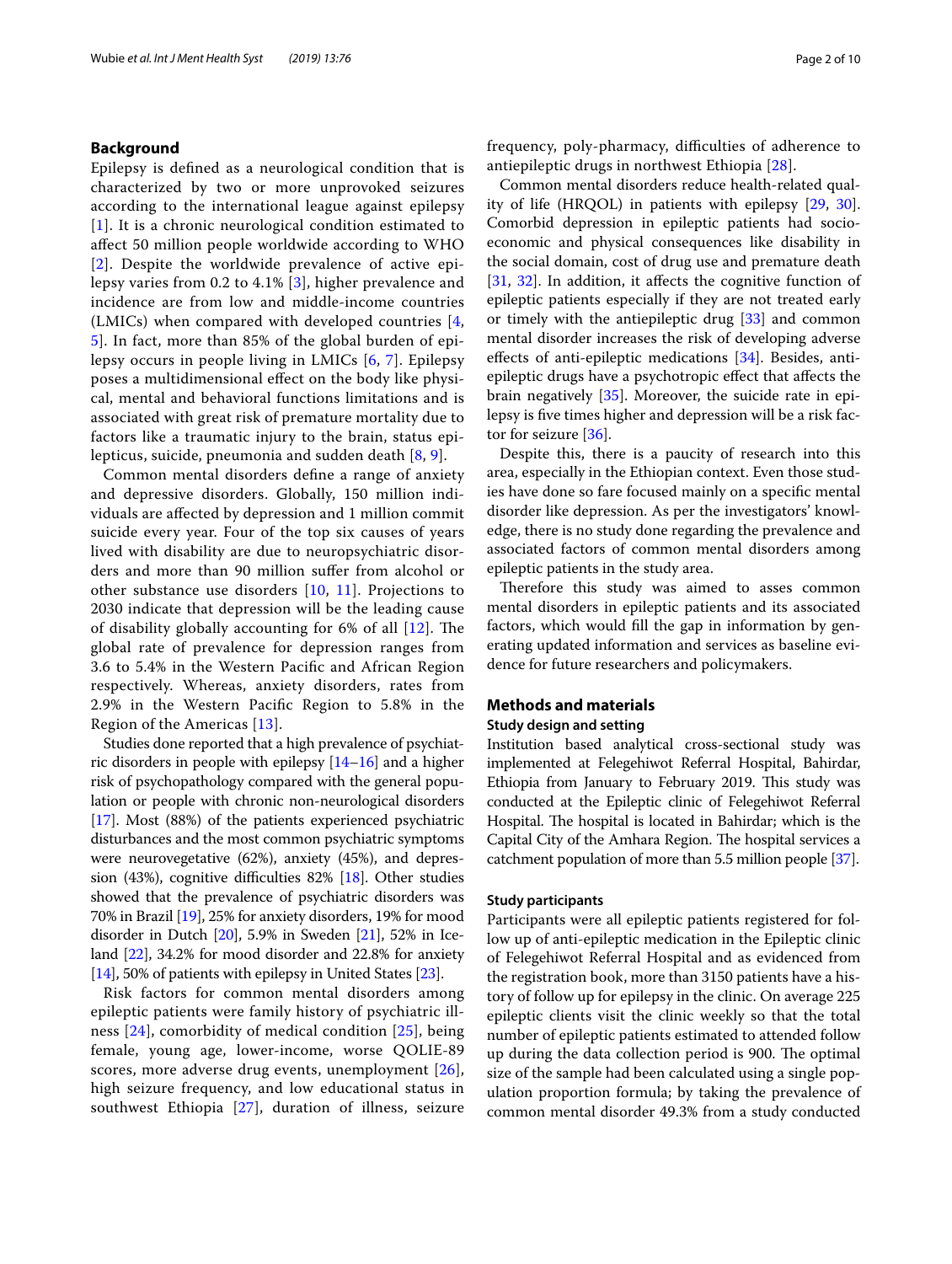in Jimma [[38\]](#page-8-23) with a 5% margin of error and 95% confidence interval of certainty (alpha $=0.05$ ) and 10% nonresponse. Based on these assumptions, the sample size for the study was computed to be 422.

A systematic sampling method was applied to recruit eligible participants. The sampling interval was determined by dividing the average number of epileptic patients attending outpatient follow up monthly (900) by total sample size (422) ( $N/n$  ( $K=2$ )). The first participant had been included by the lottery method and every 2nd case of epileptic patients attending care and treatment at Felegehiwot Referral Hospital were considered for the survey.

All follow up epileptic cases in the study period whose age was 18 years and above were allowed to take part in the study whereas those Epileptic patients unable to communicate during the interview were excluded.

#### **Operational defnitions**

*Common mental disorder* A score  $\geq$  7 on Self-reporting questionnaires SRQ-20 [[39](#page-8-24)].

*Epilepsy* In this study, epilepsy refers to a neurological condition characterized by two or more unprovoked seizures [[1\]](#page-7-0).

*Ever substance use* use of a specifed substance for nonmedical purposes at least once in their lifetime. Alcohol use problem: For alcohol use disorders CAGE was used which had a score of  $0-4$  and cutoff point 2 [\[40](#page-8-25)].

*Tobacco use problem* as assessed by Fagerstrom Test a score 1 was considered as nicotine dependence [\[41](#page-8-26)].

*Adherence to medication* adherence was considered as low, medium and high with a score  $< 6$ , 6 and 7, and 8 respectively on 8-Item Morisky 8-item medication adherence scale [\[42–](#page-8-27)[45\]](#page-8-28).

*Social support* Poor social support, Moderate social support, and Good social support were operationalized at cut-off points  $3-8$ ,  $9-11$ , and  $12-14$  points respectively on the Oslo-3 social support scale [\[46](#page-8-29)].

#### **Data collection procedure**

Questionnaires prepared in English and translated to Amharic were used to collect the data. An interviewer based questionnaire was used to collect data regarding common mental disorders using a standardized and valid SRQ questionnaire having 20 items was used to assess common mental disorders  $[39]$  $[39]$ . A cutoff point 7 and above was considered for delineating the presence of common mental disorders. SRQ-20 asses common mental symptoms in the past 30 days as Yes/No and Its Amharic version had been validated in Ethiopia [[47](#page-8-30)] and used in several institutions based [\[48](#page-8-31)[–51\]](#page-8-32) as well community-based studies in Ethiopia [\[52](#page-8-33)[–54\]](#page-8-34).

Alcohol misuse was assessed using CAGE 4 items questions which had a score of 0–4 and with sensitivity 0.71 and specificity 0.90 at a cutoff point  $\geq 2$  [[55](#page-8-35)] and used in several previous studies [\[56](#page-8-36)[–59\]](#page-8-37) for screening people who have problem drinking.

*Nicotine dependence* was assessed by Fagerstrom Test, a score  $\geq$ 1 indicates tobacco use problem reliability coefficient(a) = 0.8 [[41\]](#page-8-26). Morrisk-8 medication adherence scale was used to asses adherence to medication: lowadherence if a score is <6, medium adherence if a score is 6 and 7, and high adherence if a score is 8 on 8-Item Morisky medication adherence scale [\[42](#page-8-27)[–45\]](#page-8-28). Social support as assessed by Oslo-3 social support scale Poor social support, Moderate social support, and Good social support were operationalized at cut-off points  $3-8$ ,  $9-11$ , and 12–14 points [\[46](#page-8-29)].

## **Data quality assurance**

The questionnaire was pre-tested on  $22$  (5%) of the sample at Borumeda hospital 1 week before the actual data collection period. Data was collected by BSc psychiatry nurses after adequate training was given about research aims, procedures, and ethical issues. The collected questionnaire was checked for clarity, consistency, and completeness by the investigators every day and necessary corrections were made before the start of the next day's work. Double data entry was done for reliability and correctness and computer data cleaning was undertaken.

## **Data processing, analysis, and interpretation**

Epi-info version 7, was used as a data entry tool and the Statistical Packages for Social Sciences version 20 (SPSS-20) was utilized to analyze data after it was exported. Descriptive statistics (percentages, mean, median, standard deviation and crosstabs) were utilized to summarize common mental disorder and its predictor variables. A logistic regression model was ftted to asses potential risk factors for a common mental disorder. Variables with *p* value<0.25 in bivariate analysis were pooled into multivariable logistic regression. Odds ratio with 95% CI was employed to measure the strength of association and statistical signifcance was set at a p-value of  $< 0.05$  in the final model.

#### **Result**

## **Socio‑demographic characteristics of the respondents**

A total of 422 patients with epilepsy on follow-up treatment and evaluations at Felegehiwot Referral Hospital participated in the study with a response rate of 100%. The mean age of the participants was 30.7 years, with a Standard Deviation of 10.28 years and most of, 120 (28.4%) were between the age of 25–34 years. More than half (55.2%) of the respondents were males. A higher proportion (67%) of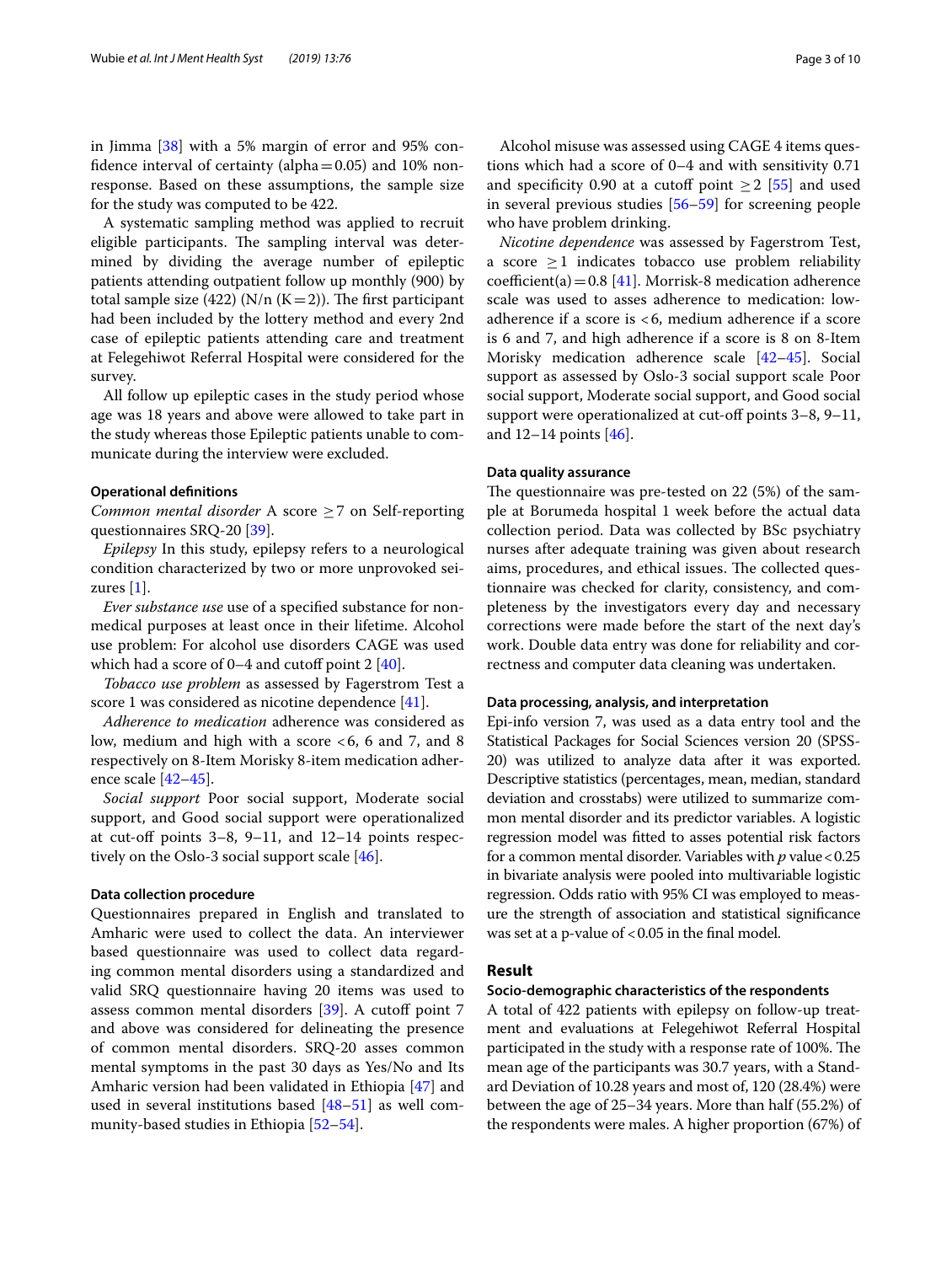study participants had urban residency. Nearly two-thirds (62.6%) of the study participants were Muslims. About 229 (54.3%) of the participants were married and nearly one-fourth (25.6%) are farmers (Table [1\)](#page-3-0).

## **Clinical characteristics of epileptic patients**

One hundred ninety-seven (46.7%) of epileptic patients were taking anti-epileptic medication for less than 5 years and the type of anti-epileptic medications most study participants using was phenobarbitone 148 (73.3%). Regarding the controllability of seizure, most 375 (88.8%) had controlled seizure by current medication and did not complain epileptic fts in spite of taking their medications, 40 (9.5%) were having 1–2 seizure attacks while taking medication in the last 30 days and 7 (1.7%) of the respondents had 3–12 seizure attack even though they were on medication (Table [2\)](#page-4-0).

## **Prevalence of common mental disorders among epileptic patients at Felegehiwot Referral Hospital**

A cut-of point 7 on the self-reporting questionnaire-20 was used [[39\]](#page-8-24). epileptic patients who scored 7 and above on the SRQ-20 were categorized as having common mental disorders while those scoring less than 7 on the SRQ-20 classifed as not having common mental disorders. The prevalence of the common mental disorder in this study was  $35.8\%$  (95% CI 30.8, 40.4) (Fig. [1\)](#page-4-1). The high common mental disorder was observed in the age group 45 years and older (57.5%) and divorced/widowed groups had high CMD (41.2%). The most prominent common mental disorder symptoms in this study were a headache (43.6%), poor appetite (41.5%), poor sleeping conditions (34.6%) and feeling tired all the time (24.6%). Suicidal ideation was complained by 74 (17.5%) of participants (Table [3\)](#page-5-0).

<span id="page-3-0"></span>

|  |                                              | Table 1 Sociodemographic characteristics of epileptic patients attending Felegehiwot Referral Hospital epileptic clinic |  |  |
|--|----------------------------------------------|-------------------------------------------------------------------------------------------------------------------------|--|--|
|  | (n = 422), Bahirdar, Ethiopia, February 2019 |                                                                                                                         |  |  |

| <b>Characters</b>         | Classification           | Frequency | Percent        | Have no mental<br>distress N (%) | Have mental<br>distress N (%) |
|---------------------------|--------------------------|-----------|----------------|----------------------------------|-------------------------------|
| Sex                       | Male                     | 233       | 55.2           | 151 (64.8)                       | 82 (35.2)                     |
|                           | Female                   | 189       | 44.8           | 120 (63.5)                       | 69 (36.5)                     |
| Age                       | 18-24 years              | 120       | 28.4           | 79 (65.8)                        | 41 (34.2)                     |
|                           | $25 - 34$ years          | 170       | 40.3           | 115(67.6)                        | 55 (32.4)                     |
|                           | 35-44 years              | 92        | 21.8           | 54 (58.7)                        | 38 (41.3)                     |
|                           | 45 and above             | 40        | 9.5            | 17(42.5)                         | 13(57.5)                      |
| <b>Marital Status</b>     | Married                  | 229       | 54.3           | 150(65.5)                        | 79 (34.5)                     |
|                           | Single                   | 176       | 41.7           | 111(63)                          | 65 (37)                       |
|                           | Divorce/separate/widowed | 17        | $\overline{4}$ | 10(58.8)                         | 7(41.2)                       |
| Religion                  | Orthodox                 | 128       | 30.3           | 75 (58.6)                        | 53 (41.4)                     |
|                           | Muslim                   | 264       | 62.6           | 177(67)                          | 87(33)                        |
|                           | Protestant               | 29        | 6.9            | 19(65.5)                         | 11(34.5)                      |
| Address                   | Urban                    | 266       | 63.0           | 171 (64.3)                       | 95 (35.7)                     |
|                           | Rural                    | 156       | 37.0           | 100(64)                          | 56 (36)                       |
| <b>Educational Status</b> | Illiterate               | 54        | 12.8           | 36 (66.7)                        | 18 (33.3)                     |
|                           | Can read and write       | 71        | 16.8           | 42 (59)                          | 29 (41)                       |
|                           | Primary                  | 78        | 18.5           | 49 (62.8)                        | 29 (37.2)                     |
|                           | Secondary                | 146       | 34.6           | 103 (70.5)                       | 43 (29.5)                     |
|                           | College and above        | 73        | 17.3           | 41 (56)                          | 32(44)                        |
| Occupational Status       | Farmer                   | 108       | 25.6           | 69 (63.9)                        | 39 (45.1)                     |
|                           | Gov't employers          | 97        | 23.0           | 63 (64.9)                        | 34 (35.1)                     |
|                           | Self-employee            | 101       | 23.9           | 64 (63.4)                        | 37 (36.6)                     |
|                           | Student                  | 93        | 22.0           | 60 (64.5)                        | 33 (35.5)                     |
|                           | Other                    | 23        | 5.5            | 15(65.2)                         | 8(34.8)                       |
| Monthly income            | < 700                    | 215       | 50.9           | 193 (78.8)                       | 22(20.2)                      |
|                           | 700-1499                 | 24        | 5.7            | 22 (91.7)                        | 2(8.3)                        |
|                           | >1500                    | 183       | 43.4           | 163 (89)                         | 20(11)                        |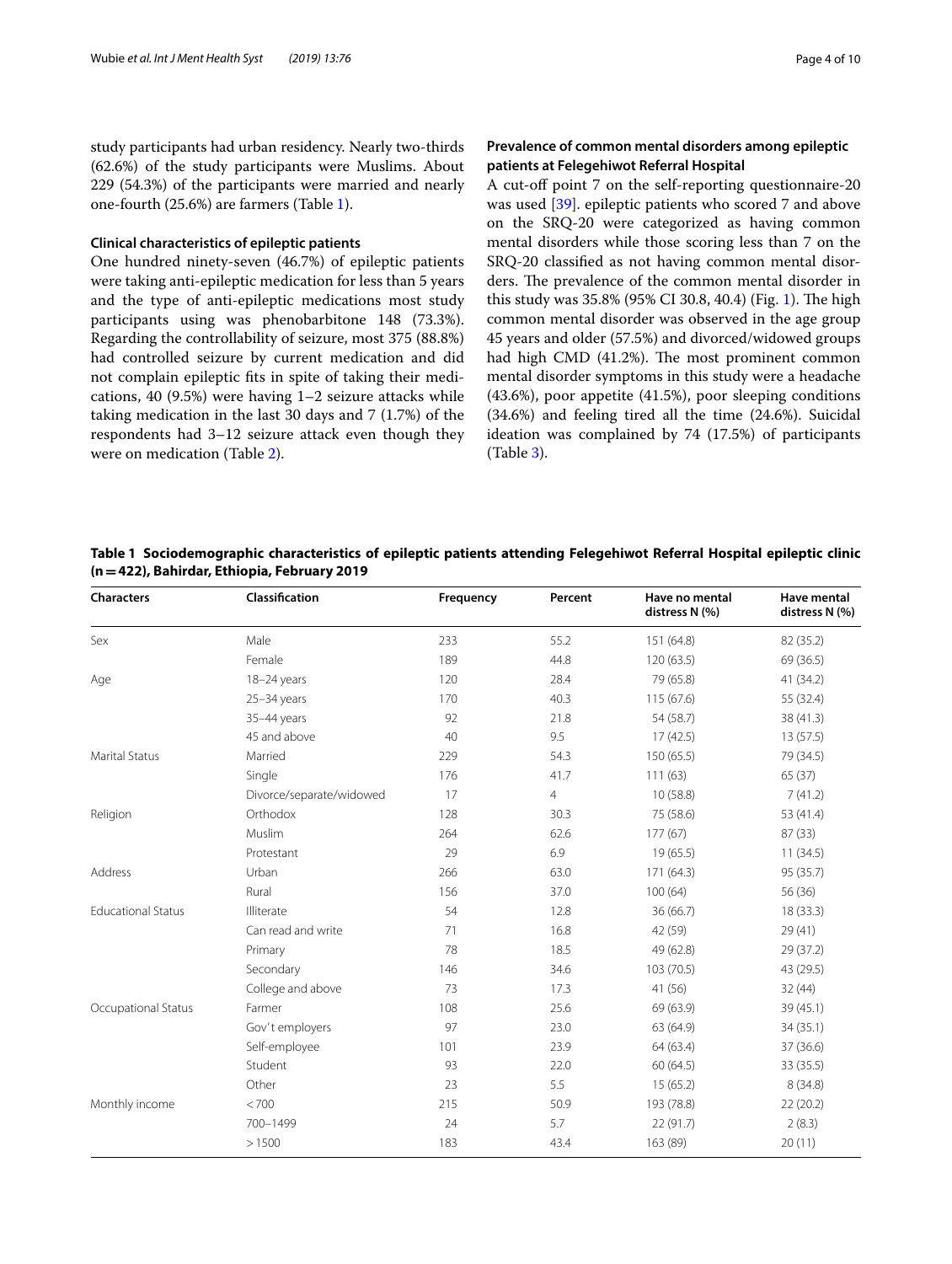| <b>Variables</b>                          | Category            | Frequency      | Percent |
|-------------------------------------------|---------------------|----------------|---------|
| Number of seizure attack the last 30 days | $1 - 2$             | 40             | 9.5     |
|                                           | $3 - 12$            | $\overline{7}$ | 1.7     |
|                                           | Never               | 375            | 88.9    |
| Duration on AED medication                | $<$ 5 years         | 197            | 46.7    |
|                                           | 5-10 years          | 119            | 28.2    |
|                                           | >10 years           | 106            | 25.1    |
| Epileptic fits                            | Yes                 | 42             | 9.9     |
|                                           | No                  | 380            | 90.1    |
| History of chronic medical illness        | Yes                 | 15             | 3.6     |
|                                           | <b>No</b>           | 407            | 96.4    |
| Lifetime substance use                    | Yes                 | 186            | 44.1    |
|                                           | <b>No</b>           | 236            | 55.9    |
| Substance use in the last 30 days         | Yes                 | 94             | 22.3    |
|                                           | <b>No</b>           | 328            | 77.7    |
| Alcohol misuse                            | $CAGE \geq 2$       | 36             | 8.5     |
|                                           | CAGE < 2            | 386            | 91.5    |
| Nicotine dependence                       | Yes (FTND $\geq$ 1) | 30             | 7.1     |
|                                           | $No$ (FTND < 1)     | 392            | 92.9    |
| Medication adherence                      | Low                 | 394            | 93.4    |
|                                           | Intermediate        | 24             | 5.7     |
|                                           | High adherence      | $\overline{4}$ | 0.9     |
| Family history of mental illness          | Yes                 | $\overline{7}$ | 1.7     |
|                                           | No                  | 415            | 98.3    |
| Social support                            | Poor                | 82             | 19.4    |
|                                           | Moderate            | 254            | 60.2    |
|                                           | High                | 86             | 20.4    |

## <span id="page-4-0"></span>**Table 2 Clinical characteristics of epileptic patients attending Felegehiwot Referral Hospital epileptic clinic (n=422), Bahirdar, Ethiopia, February 2019**

*CAGE* Cut down, Annoyed, Guilty feeling and Eye opener; *FTND* Fagerstrom Test of Nicotine Dependence



## <span id="page-4-1"></span>**Factors associated with common mental disorders among epileptic patients**

Variables which pass into multivariate analysis with p-value<0.2 on bivariate regression were age, marital status, educational level, religion, current epileptic medication, duration of epilepsy, mental illness in family, comorbid medical illness, alcohol dependence, nicotine dependence, medication non adherence and frequency of seizure but only marital status, comorbid medical illness, alcohol dependence, nicotine dependence, medication non adherence were signifcantly associated in fnal model with p-value < 0.05.

Participants who were divorced, widowed and separated as a group were about two times more likely  $(AOR = 1.95, 95\% \text{ CI } 1.67, 5.67)$  to develop the common mental disorder as compared to participants with a sustained marital relationship. The odds of study participants to develop a common mental disorder in the presence of comorbid medical illness was three times higher relative to participants with no comorbid medical condition (AOR=2.99, 95% CI 1.95, 9.39).

Alcohol dependence was signifcantly associated with a common mental disorder. Participants with Alcohol dependence as measured by  $CAGE \geq 2$  were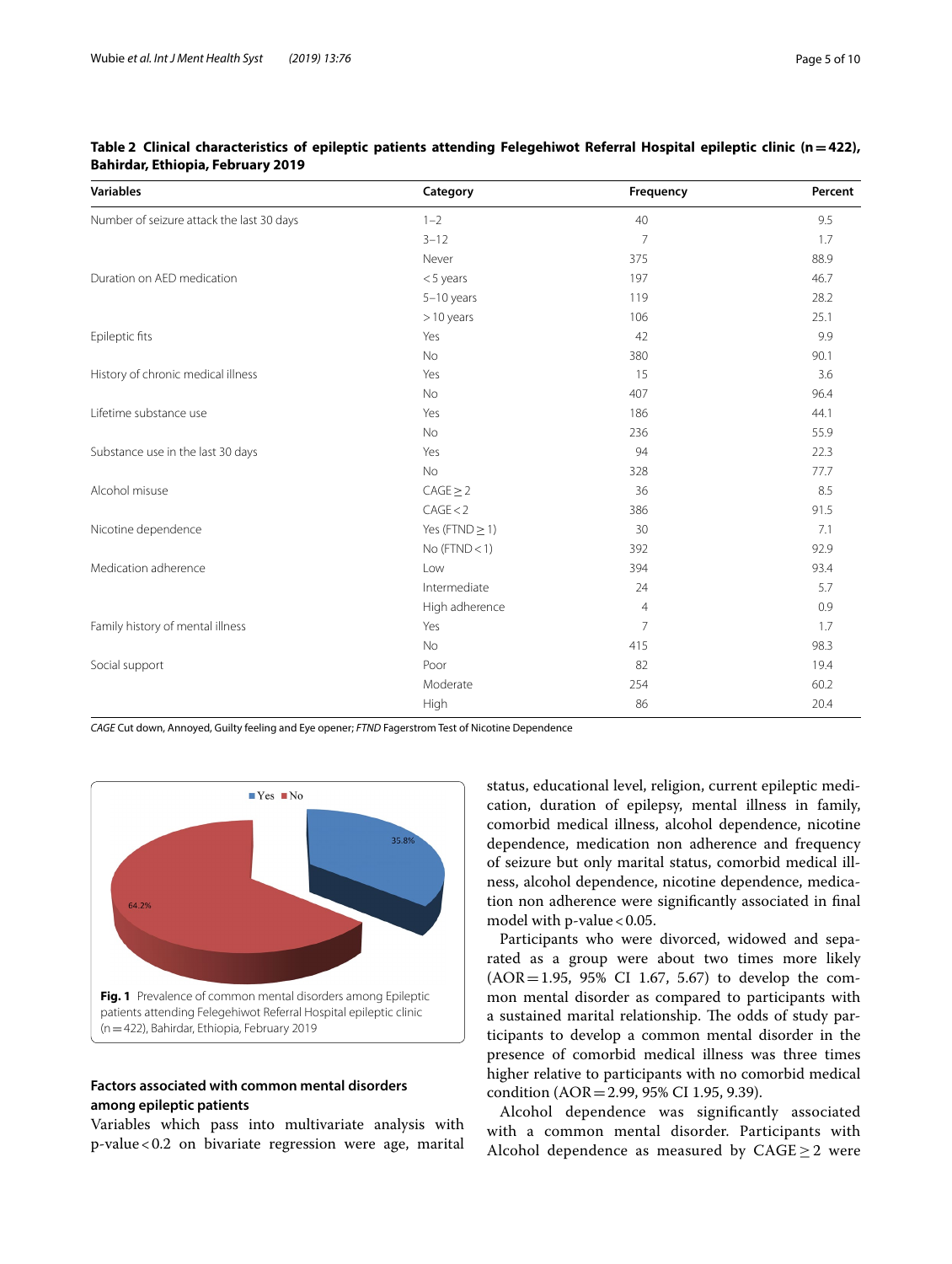| <b>Characters</b>                                        | Classification | Frequency | Percent |
|----------------------------------------------------------|----------------|-----------|---------|
| Do you often have headache?                              | Yes            | 184       | 43.6    |
|                                                          | No             | 238       | 56.4    |
| Is your appetite poor?                                   | Yes            | 175       | 41.5    |
|                                                          | No             | 247       | 58.5    |
| Do you sleep badly?                                      | Yes            | 146       | 34.6    |
|                                                          | No             | 276       | 65.4    |
| Are you easily frightened?                               | Yes            | 75        | 17.8    |
|                                                          | No             | 347       | 82.2    |
| Do your hands shake?                                     | Yes            | 60        | 14.2    |
|                                                          | No             | 362       | 85.8    |
| Do you feel nervous, tense or worried?                   | Yes            | 86        | 20.4    |
|                                                          | No             | 336       | 79.6    |
| Is your digestion poor?                                  | Yes            | 71        | 16.8    |
|                                                          | No             | 351       | 83.2    |
| Do you have trouble thinking clearly?                    | Yes            | 82        | 19.4    |
|                                                          | No             | 340       | 80.6    |
| Do you feel unhappy?                                     | Yes            | 75        | 17.8    |
|                                                          | No             | 347       | 82.2    |
| Do you cry more than usual?                              | Yes            | 87        | 20.6    |
|                                                          | <b>No</b>      | 335       | 79.4    |
| Do you find it difficult to enjoy your daily activities? | Yes            | 82        | 19.4    |
|                                                          | No             | 340       | 80.6    |
| Do you find difficult to make decision?                  | Yes            | 78        | 18.5    |
|                                                          | No             | 344       | 81.5    |
| Is your daily work suffering?                            | Yes            | 88        | 20.9    |
|                                                          | No             | 334       | 79.1    |
| Are you unable play a useful part in life?               | Yes            | 89        | 21.1    |
|                                                          | <b>No</b>      | 333       | 78.8    |
| Have lost interest in things?                            | Yes            | 78        | 18.5    |
|                                                          | No             | 344       | 81.5    |
| Do you feel that you are a worthless person?             | Yes            | 67        | 84.1    |
|                                                          | No             | 355       | 15.9    |
| Has the thought of ending your life been on your mind?   | Yes            | 74        | 17.5    |
|                                                          | No             | 348       | 82.5    |
| Do you feel tired all the time?                          | Yes            | 104       | 24.6    |
|                                                          | No             | 318       | 75.4    |
| Are you easily tired?                                    | Yes            | 80        | 81      |
|                                                          | No             | 342       | 19      |

## <span id="page-5-0"></span>**Table 3 Common mental disorder symptoms of epileptic patients attending Felegehiwot Referral Hospital epileptic clinic (n=422), Bahirdar, Ethiopia, February 2019**

2.2 times more likely to have mental disorder as compared to those who score  $CAGE < 2(AOR = 2.20, 95\%)$ CI 1.78, 3.93). The odds of developing mental disorder among nicotine-dependent participants was slightly higher (AOR=1.52, 95% CI 1.46, 4.62) relative to those participants with no nicotine dependence. Poor medication adherence was 2 times higher a risk factor to predispose to common mental disorder than good medication adherence  $(AOR=1.9, 95\% \text{ CI } 1.72, 3.56)$ (Table [4\)](#page-6-0).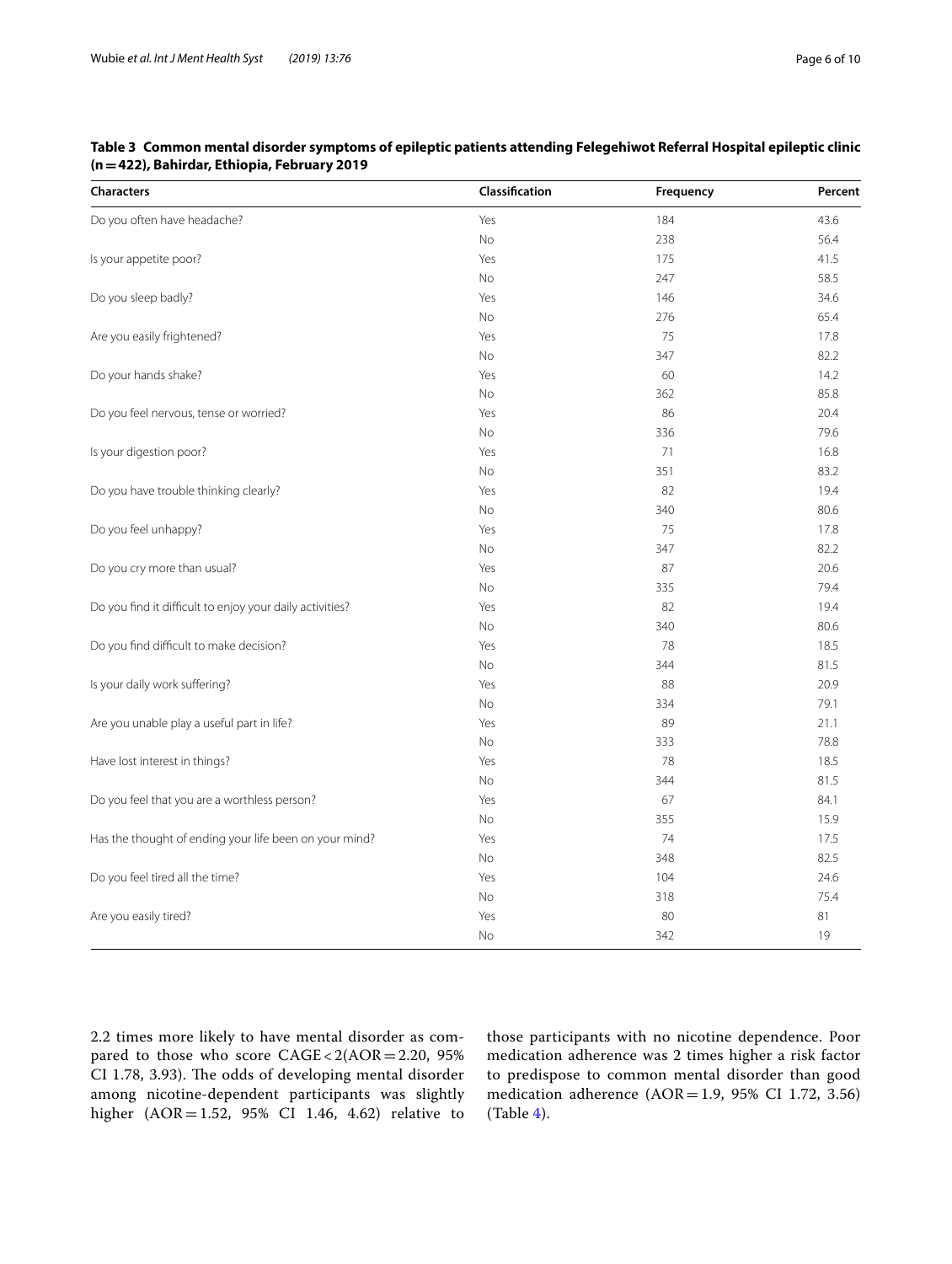<span id="page-6-0"></span>**Table 4 Bivariate and multivariable Logistic Regression analysis Result of the factors for common mental disorder among epileptic patients at Felegehiwot Referral Hospital, Bahirdar, Ethiopia, 2019 (n=422)**

| <b>Explanatory variable</b> | CMD            |                | COR (95% CI)      | AOR (95% CI)           |  |
|-----------------------------|----------------|----------------|-------------------|------------------------|--|
|                             | Yes            | <b>No</b>      |                   |                        |  |
| Marital status              |                |                |                   |                        |  |
| Married                     | 79             | 150            | 1.00              | 1.00                   |  |
| Single                      | 65             | 111            | 1.12 (0.74, 1.67) | 1.37 (0.76, 2.44)      |  |
| Divorced/separated          | 7              | 10             | 1.34 (1.17, 3.63) | $1.95(1.67, 5.67)^a$   |  |
| Age of participants         |                |                |                   |                        |  |
| $18 - 24$                   | 41             | 79             | 1.00              | 1.00                   |  |
| $25 - 34$                   | 55             | 115            | 0.9(0.56, 1.52)   | 1.04 (0.54, 2.03)      |  |
| $35 - 44$                   | 38             | 54             | 1.36 (0.78, 2.38) | 1.37 (0.57,3.18)       |  |
| 45 and above                | 13             | 17             | 1.43 (0.68, 2.96) | 1.8(0.67, 4.85)        |  |
| Duration epileptic rt.      |                |                |                   |                        |  |
| <5 Years                    | 79             | 118            | 1.00              | 1.00                   |  |
| 5-10 Years                  | 41             | 78             | 1.62 (0.96, 2.69) | 0.78(0.46, 1.33)       |  |
| $>10$ years                 | 31             | 41             | 1.27 (0.73, 2.24) | 0.50(0.27, 0.91)       |  |
| Type of AEM                 |                |                |                   |                        |  |
| Phenobarbitone              | 110            | 190            | 1.00              | 1.00                   |  |
| Phenytoine                  | 30             | 48             | 1.74 (0.56,5.52)  | 1.18 (0.63, 2.19)      |  |
| Carbamazipine               | 7              | 21             | 1.88 (0.55,6.35)  | 0.55(0.21, 1.42)       |  |
| Valporic acid               | $\overline{4}$ | 12             | 1.02 (0.24, 4.13) | 0.73 (0.22,2.46)       |  |
| Comorbid illness            |                |                |                   |                        |  |
| Yes                         | 8              | 7              | 2.1 (1.75, 5.93)  | $2.99(1.95, 9.39)^b$   |  |
| No                          | 143            | 264            | 1.00              | 1.00                   |  |
| Alcohol misuse              |                |                |                   |                        |  |
| $CAGE score \geq 2$         | 20             | 131            | 2.43 (1.91, 4.85) | $2.20(1.78, 3.93)^b$   |  |
| CAGE score < 2              | 16             | 255            | 1.00              | 1.00                   |  |
| Nicotine dependence         |                |                |                   |                        |  |
| FTND score $\geq$ 1         | 14             | 16             | 1.63 (1.77, 6.44) | $1.52(1.46, 4.62)^{b}$ |  |
| $FTND$ score $< 1$          | 137            | 255            | 1.00              | 1.00                   |  |
| Medication adherence        |                |                |                   |                        |  |
| Good                        | 11             | 29             | 1.00              | 1.00                   |  |
| Poor                        | 140            | 242            | 1.53 (1.24, 3.15) | $1.9(1.72, 3.56)^{b}$  |  |
| Mental illness in family    |                |                |                   |                        |  |
| Yes                         | 5              | $\overline{2}$ | 4.6 (0.88, 24.00) | 4.88 (0.79,29.8)       |  |
| No                          | 146            | 269            | 1.00              | 1.00                   |  |

 $^{\text{a}}$  p-value < 0.05,  $^{\text{b}}$ p-value < 0.01, Model Chi square  $=$  2.96, df  $=$  8 and sig  $=$  0.937

## **Discussion**

Common mental disorders were prevalent in 35.8% of participants in this study. Comorbidity of a medical condition, nicotine dependence, alcohol dependence, medication non-adherence, and divorce/widow were the factors signifcantly associated with common mental disorders. This magnitude implied that large numbers of epileptic patients had not yet received an adequate intervention for psychiatric disorders specifcally for a common mental disorder. So this result revealed that intervention has to be given for such comorbid-psychiatric problems in the epileptic clinic. Moreover, this fnding strengthens the need for linkage of services between a psychiatric and neurological service for epileptic patients.

The prevalence of Common mental disorder in this study was in line with studies conducted so far in the USA (36.5%) [[26](#page-8-11)], two Europe studies (37%) [\[60](#page-8-38)], (28.6%) [[61\]](#page-8-39), Iceland (35.5%) [\[62](#page-9-0)] and Ethiopia (35%) [\[63\]](#page-9-1).

On the other hand, fnding of current study was lower than the studies in Brazil (54.1%) [[64\]](#page-9-2), USA (70%) [\[65](#page-9-3)], (47%) [[66](#page-9-4)] and (78%) [[67](#page-9-5)], Netherlands (75.2%) [\[20](#page-8-5)], Iceland (54.8%) [\[22](#page-8-7)], Europe (54.8%) [\[68](#page-9-6)] and Italy  $(80%)$   $[69]$  $[69]$ , Ethiopia  $(45%)$   $[28]$  $[28]$ . The variation in prevalence might be due to the diference in sample size and assessment instruments used. Only 94 participants were included in Brazilian study [[64](#page-9-2)], 60 participants in USA [[65\]](#page-9-3), 131 participants USA [\[67](#page-9-5)], 88 participants in Europe [[68\]](#page-9-6), and 38 participants in Italy [[69\]](#page-9-7) and 209 participants in the Netherlands study [\[20\]](#page-8-5). Methodological diferences like DSM-IV in Brazilian [\[64](#page-9-2)], Iceland [[22\]](#page-8-7) and USA studies [\[65](#page-9-3)], Kessler-6 in the USA [\[66\]](#page-9-4) and health style interview in the USA [\[67](#page-9-5)], CIDI in Netherlands study [[20\]](#page-8-5) would also contribute to the difference. Moreover, the study population in which the current study asses all forms of epilepsy but only temporal lobe epilepsy in other studies that had a higher risk of mental disorders [[70–](#page-9-8)[72\]](#page-9-9) might cause the variation.

The result of the study was higher than the studies conducted in Canada (23.5%) [\[14](#page-8-0)], in northern Sweden (5.9%) [\[73\]](#page-9-10), in two European studies (11.2%) and (29%) [[74,](#page-9-11) [75\]](#page-9-12). The different would be attributed to variation in sample size. In the northern Sweden study, a larger sample size of 713 patients with epilepsy was included. The diference in assessment instruments; Hospital anxiety and depression scale was used in European study [\[74](#page-9-11)], CIDI was used in Canadian [[14](#page-8-0)] study and unstructured psychiatric interview in European study [\[73](#page-9-10)] might also contribute to the variation in the prevalence of the common mental disorder.

Divorce/separation was associated with CMD in this study, which was two times higher risk to develop common mental disorders as compared to married study participants who live together. This was supported by the study done at Emanuel specialized hospital, Addis Ababa, Ethiopia [[63](#page-9-1)] and other studies outside Ethiopia [[32](#page-8-17), [76\]](#page-9-13). Divorce is a major psychosocial stressor predisposing to chronic stress which might disturb the social and emotional domains fnally leading to common mental disorders.

Comorbidity of medical condition was also associated with a common mental disorder, three times higher risk as compared to participants with no comorbid medical illness. The finding is consistent in previous studies  $[25,$  $[25,$  $[25,$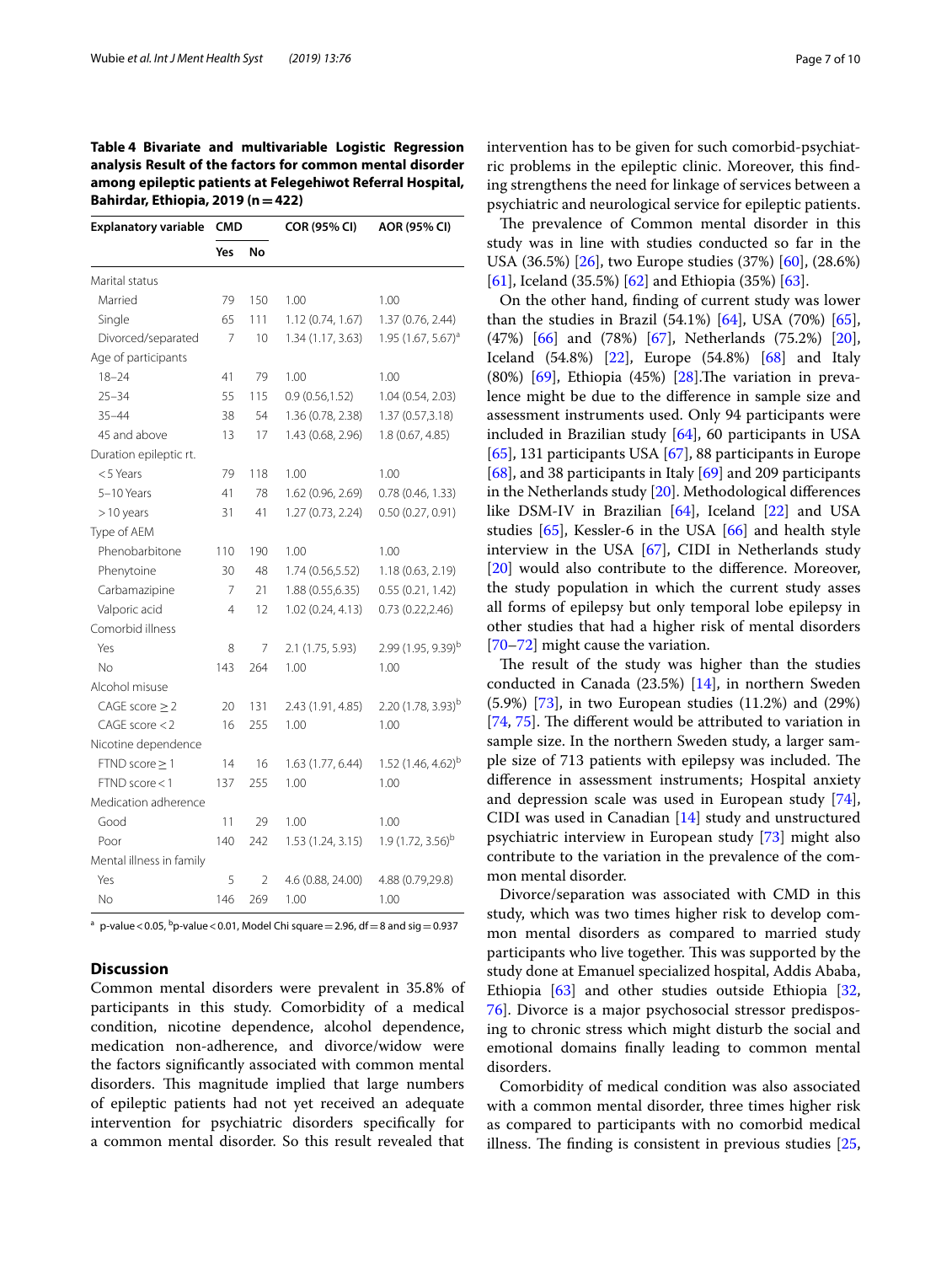[32\]](#page-8-17) This might be due to medical conditions affecting the quality of life epilepsy patients as supported with a study [[77\]](#page-9-14).

Being alcohol dependence had a 2.2 times higher risk of developing a common mental disorder as compared with epileptic patients who had no alcohol dependence. This was supported by comparable studies in the USA [[78,](#page-9-15) [79\]](#page-9-16), New Zealand  $[80]$  $[80]$ . The reason might be alcohol consumption causing increased GABAergic neurotransmission and nervous system depression since GABA is inhibitory neurotransmitter [[81\]](#page-9-18). Alcohol might also reduce seizure threshold and increase seizure frequency by afecting calcium and chloride fux through the ion‐ gated glutamate and GABA receptors [[82\]](#page-9-19) and this might afect patients' quality of life.

Having poor medication adherence was two times a higher risk factor for common mental disorder than good medication adherence. This was supported by a study outside Ethiopia [[83\]](#page-9-20) and in Ethiopia [\[28](#page-8-13)]. Nonadherence will lead to reduced seizure control, lowered quality of life, decreased productivity, seizure-related job loss [[84\]](#page-9-21) and recurrence of seizures might complicate to mental disorders [[85](#page-9-22)] and since bidirectional interaction between epilepsy and mental disorders; up to 60% of epileptic patients develop depression and depression increase the risk of epilepsy [[86](#page-9-23), [87\]](#page-9-24).

Nicotine dependence was a risk factor for CMD in this study, which was 1.5 times higher risk to develop common mental disorders as compared to participants who have no nicotine dependence. This was supported by a study fnding that asses smoking as a risk factor for major depression  $[88]$  $[88]$  and mental illness in general  $[89]$  $[89]$  The reason might be due to cigarette smoking increases risk of seizure recurrence [[90](#page-9-27)] which might, in turn, lowers quality of life of epileptic patients.

## **Conclusion**

This study found that common mental distress among epileptic patients was high. Divorce from socio-demographic variables, clinical variables such as comorbidity of medical illness, medication non-adherence and substance-related factors like alcohol misuse and nicotine dependence were risk factors for common mental disorder in this study. Early screening and treatment of epileptic patients have to be a routine activity to be conducted in epileptic clinics.

#### **Abbreviations**

AED: anti-epileptic drugs; CBE: community based education; CIDI: Composite International Diagnostic Interview; CMD: common mental disorders; EEG: electro encephalon gram; GABA: γ‐amino butyric acid; OPD: out patient department; PWE: patient with epilepsy; SRQ: self reporting questionnaires; USA: United States of America; WHO: World Health Organization.

#### **Acknowledgements**

We would like to express our gratitude to Wollo University College of medicine and health science and Felegehiwot Referral Hospital for all forms of nonfnancial support provided throughout the study procedures. Furthermore, we thanks data collectors, supervisors and participants of the study for their participation.

#### **Authors' contributions**

MB and MN involved in the design, conduct, and analyses of the thesis and manuscript preparation. AB contributed to the review of the manuscript. All authors read and approved the fnal manuscript.

#### **Funding**

No fnancial support received for the study.

#### **Availability of data and materials**

The datasets used and/or analyzed during the current study are available from the corresponding authors on reasonable request.

#### **Ethics approval and consent to participate**

The study was approved by the ethical review board of Wollo University. Participants were fully informed about the study and verbal consent was received from each participant before the start of the interview. Information was collected anonymously and kept confdential throughout the study.

#### **Consent for publication**

Not applicable.

#### **Competing interests**

The authors declare that they have no competing interests.

Received: 30 July 2019 Accepted: 18 December 2019 Published online: 28 December 2019

#### **References**

- <span id="page-7-0"></span>1. Fisher RS, Acevedo C, Arzimanoglou A, Bogacz A, Cross JH, Elger CE, et al. ILAE official report: a practical clinical definition of epilepsy. Epilepsia. 2014;55(4):475–82.
- <span id="page-7-1"></span>2. Organization WH. Investing to overcome the global impact of neglected tropical diseases: third WHO report on neglected tropical diseases 2015. Geneva: World Health Organization; 2015.
- <span id="page-7-2"></span>3. Banerjee PN, Filippi D, Hauser WA. The descriptive epidemiology of epilepsy—a review. Epilepsy Res. 2009;85(1):31–45.
- <span id="page-7-3"></span>4. Paul A, Adeloye D, George-Carey R, Kolčić I, Grant L, Chan KY. An estimate of the prevalence of epilepsy in Sub-Saharan Africa: A systematic analysis. J Glob Health. 2012;2(2):020405.
- <span id="page-7-4"></span>5. Ngugi AK, Kariuki S, Bottomley C, Kleinschmidt I, Sander J, Newton C. Incidence of epilepsy: a systematic review and meta-analysis. Neurology. 2011;77(10):1005–12.
- <span id="page-7-5"></span>6. Ngugi AK, Bottomley C, Kleinschmidt I, Sander JW, Newton CR. Estimation of the burden of active and life-time epilepsy: a meta-analytic approach. Epilepsia. 2010;51(5):883–90.
- <span id="page-7-6"></span>7. Newton CR, Garcia HH. Epilepsy in poor regions of the world. Lancet. 2012;380(9848):1193–201.
- <span id="page-7-7"></span>8. Prevots D, Burr R, Sutter R, Murphy T, Advisory Committee on Immunization P. Poliomyelitis prevention in the United States. Updated recommendations of the Advisory Committee on Immunization Practices (ACIP). MMWR Recomm Rep. 2000;49:1–22.
- <span id="page-7-8"></span>9. Forsgren L, Beghi E, Oun A, Sillanpää M. The epidemiology of epilepsy in Europe—a systematic review. Eur J Neurol. 2005;12(4):245–53.
- <span id="page-7-9"></span>10. Organization WH. The world health report 2001: mental health: new understanding, new hope. Geneva: World Health Organization; 2001.
- <span id="page-7-10"></span>11. Organization WH. Investing in mental health: evidence for action. Geneva: World Health Organization; 2013.
- <span id="page-7-11"></span>12. Eaton WW, Martins SS, Nestadt G, Bienvenu OJ, Clarke D, Alexandre P. The burden of mental disorders. Epidemiol Rev. 2008;30(1):1–14.
- <span id="page-7-12"></span>13. Organization WH. Depression and other common mental disorders: global health estimates. Geneva: World Health Organization; 2017.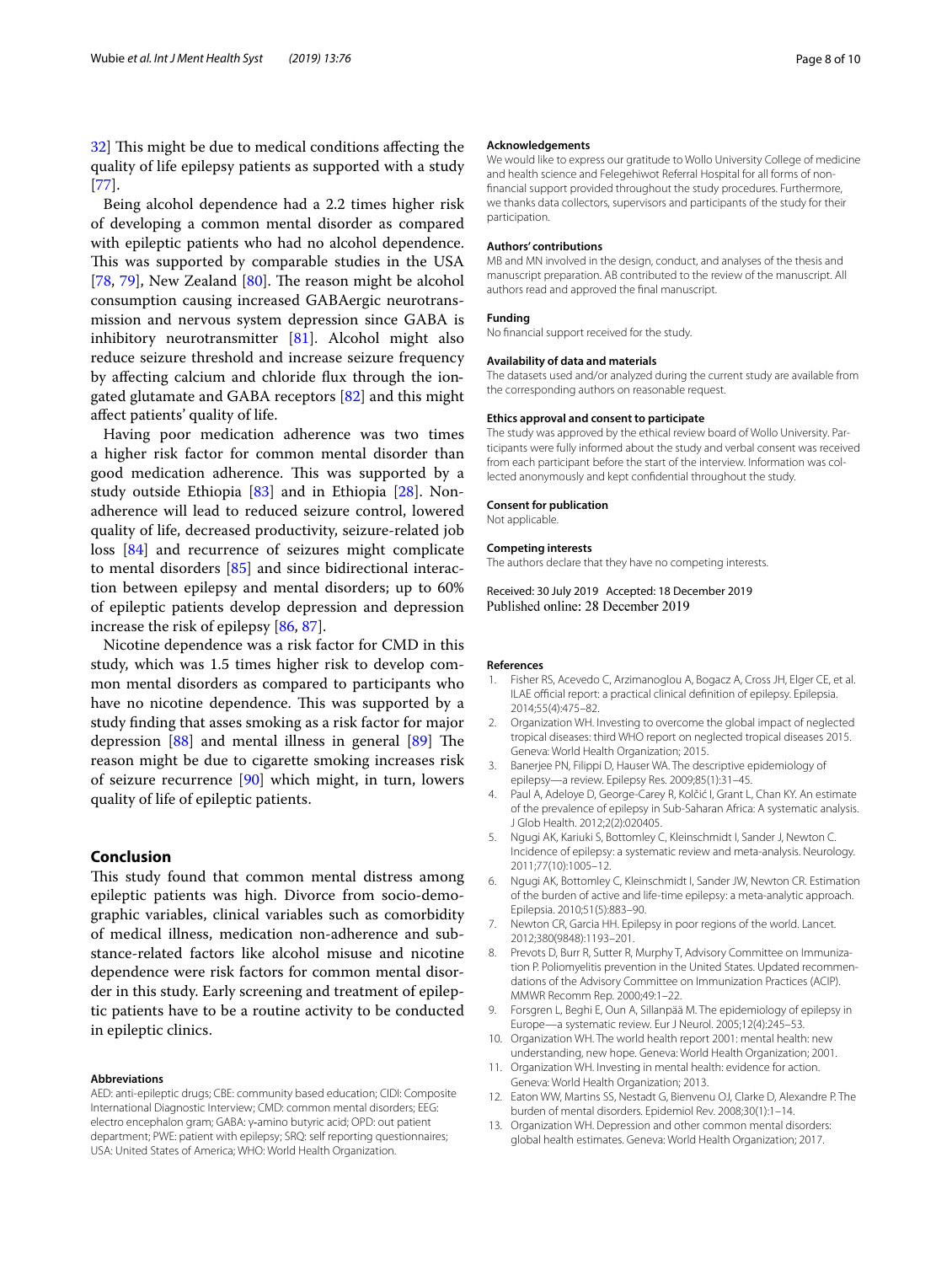- <span id="page-8-0"></span>14. Tellez-Zenteno JF, Patten SB, Jetté N, Williams J, Wiebe S. Psychiatric comorbidity in epilepsy: a population-based analysis. Epilepsia. 2007;48(12):2336–44.
- 15. Reynolds EH, Kinnier Wilson JV. Psychoses of epilepsy in Babylon: the oldest account of the disorder. Epilepsia. 2008;49(9):1488–90.
- <span id="page-8-1"></span>16. Adams SJ, O'brien TJ, Lloyd J, Kilpatrick CJ, Salzberg MR, Velakoulis D. Neuropsychiatric morbidity in focal epilepsy. Br J Psychiatry. 2008;192(6):464–9.
- <span id="page-8-2"></span>17. Torta R, Keller R. Behavioral, psychotic, and anxiety disorders in epilepsy: etiology, clinical features, and therapeutic implications. Epilepsia. 1999;40:s2–20.
- <span id="page-8-3"></span>18. Kanner AM, Soto A, Gross-Kanner H. Prevalence and clinical characteristics of postictal psychiatric symptoms in partial epilepsy. Neurology. 2004;62(5):708–13.
- <span id="page-8-4"></span>19. de Oliveira GNM, Kummer A, Salgado JV, Portela EJ, Sousa-Pereira SR, David AS, et al. Psychiatric disorders in temporal lobe epilepsy: an overview from a tertiary service in Brazil. Seizure. 2010;19(8):479–84.
- <span id="page-8-5"></span>20. Swinkels W, Kuyk J, De Graaf E, Van Dyck R, Spinhoven P. Prevalence of psychopathology in Dutch epilepsy inpatients: a comparative study. Epilepsy Behav. 2001;2(5):441–7.
- <span id="page-8-6"></span>21. Altshuler L, Rausch R, Delrahim S, Kay J, Crandall P. Temporal lobe epilepsy, temporal lobectomy, and major depression. J Neuropsychiatry Clin Neurosci. 1999;11(4):436–43.
- <span id="page-8-7"></span>22. Gudmundson G. Epilepsy in Iceland: a clinical and epidemiological investigation. Acta Neurol Scand Suppl. 1966;25:1–124.
- <span id="page-8-8"></span>23. LaFrance WC Jr, Kanner AM, Hermann B. Psychiatric comorbidities in epilepsy. Int Rev Neurobiol. 2008;83:347–83.
- <span id="page-8-9"></span>24. Schmitz EB, Robertson MM, Trimble MR. Depression and schizophrenia in epilepsy: social and biological risk factors. Epilepsy Res. 1999;35(1):59–68.
- <span id="page-8-10"></span>25. Taylor DC. Factors infuencing the occurrence of schizophrenia-like psychosis in patients with temporal lobe epilepsy. Psychol Med. 1975;5(3):249–54.
- <span id="page-8-11"></span>26. Ettinger A, Reed M, Cramer J. Depression and comorbidity in communitybased patients with epilepsy or asthma. Neurology. 2004;63(6):1008–14.
- <span id="page-8-12"></span>27. Tsegabrhan H, Negash A, Tesfay K, Abera M. Co-morbidity of depression and epilepsy in Jimma University specialized hospital, Southwest Ethiopia. Neurol India. 2014;62(6):649.
- <span id="page-8-13"></span>28. Biftu BB, Dachew BA, Tiruneh BT, Tebeje NB. Depression among people with epilepsy in Northwest Ethiopia: a cross-sectional institution based study. BMC Res Notes. 2015;8(1):585.
- <span id="page-8-14"></span>29. Choi-Kwon S, Chung C, Kim H, Lee S, Yoon S, Kho H, et al. Factors afecting the quality of life in patients with epilepsy in Seoul, South Korea. Acta Neurol Scand. 2003;108(6):428–34.
- <span id="page-8-15"></span>30. Johnson EK, Jones JE, Seidenberg M, Hermann BP. The relative impact of anxiety, depression, and clinical seizure features on health-related quality of life in epilepsy. Epilepsia. 2004;45(5):544–50.
- <span id="page-8-16"></span>31. Hitiris N, Mohanraj R, Norrie J, Sills GJ, Brodie MJ. Predictors of pharmacoresistant epilepsy. Epilepsy Res. 2007;75(2–3):192–6.
- <span id="page-8-17"></span>32. Jones JE, Hermann BP, Barry JJ, Gilliam FG, Kanner AM, Meador KJ. Rates and risk factors for suicide, suicidal ideation, and suicide attempts in chronic epilepsy. Epilepsy Behav. 2003;4:31–8.
- <span id="page-8-18"></span>33. Paradiso S, Hermann B, Blumer D, Davies K, Robinson R. Impact of depressed mood on neuropsychological status in temporal lobe epilepsy. J Neurol Neurosurg Psychiatry. 2001;70(2):180–5.
- <span id="page-8-19"></span>34. Kanner AM, Barry JJ, Gilliam F, Hermann B, Meador KJ. Depressive and anxiety disorders in epilepsy: do they difer in their potential to worsen common antiepileptic drug–related adverse events? Epilepsia. 2012;53(6):1104–8.
- <span id="page-8-20"></span>35. Nadkarni S, Devinsky O. Psychotropic effects of antiepileptic drugs. Epilepsy Curr. 2005;5(5):176–81.
- <span id="page-8-21"></span>36. Kanner AM, Balabanov A. Depression and epilepsy: how closely related are they? Neurology. 2002;58(8 suppl 5):S27–39.
- <span id="page-8-22"></span>37. Belayneh M. Inpatient satisfaction and associated factors towards nursing care at Felegehiwot Referral Hospital, Amhara Regional State, Northwest Ethiopia. Global J Med Public Health. 2016;5(3):1–13.
- <span id="page-8-23"></span>38. Beyero T, Alem A, Kebede D, Shibire T, Desta M, Deyessa N. Mental disorders among the Borana semi-nomadic community in Southern Ethiopia. World Psychiatry. 2004;3(2):110.
- <span id="page-8-24"></span>39. Beusenberg M, Orley JH, Organization WH. A User's guide to the self reporting questionnaire (SRQ. Geneva: World Health Organization; 1994.
- <span id="page-8-25"></span>40. Dhalla S, Kopec JA. The CAGE questionnaire for alcohol misuse: a review of reliability and validity studies. Clin Invest Med. 2007;30(1):33–41.
- <span id="page-8-26"></span>41. Heatherton TF, Kozlowski LT, Frecker RC, Fagerstrom KO. The Fagerström test for nicotine dependence: a revision of the Fagerstrom Tolerance Questionnaire. Br J Addic. 1991;86(9):1119–27.
- <span id="page-8-27"></span>42. Al-Qazaz HK, Hassali MA, Shafe AA, Sulaiman SA, Sundram S, Morisky DE. The eight-item Morisky Medication Adherence Scale MMAS: translation and validation of the Malaysian version. Diabetes Res Clin Pract. 2010;90(2):216–21.
- 43. Abebe SM, Berhane Y, Worku A. Barriers to diabetes medication adherence in North West Ethiopia. SpringerPlus. 2014;3(1):195.
- 44. Abebe SM, Berhane Y, Worku A, Alemu S, Mesfn N. Level of sustained glycemic control and associated factors among patients with diabetes mellitus in Ethiopia: a hospital-based cross-sectional study. Diabetes Metab Syndr Obes Targets Ther. 2015;8:65.
- <span id="page-8-28"></span>45. de Oliveira-Filho AD, Morisky DE, Neves SJF, Costa FA, de Lyra DP. The 8-item Morisky Medication Adherence Scale: validation of a Brazilian-Portuguese version in hypertensive adults. Res Soc Admin Pharm. 2014;10(3):554–61.
- <span id="page-8-29"></span>46. Abiola T, Udofa O, Zakari M. Psychometric properties of the 3-item oslo social support scale among clinical students of Bayero University Kano, Nigeria. Malays J Psychiatry. 2013;22(2):32–41.
- <span id="page-8-30"></span>47. Hanlon C, Medhin G, Alem A, Araya M, Abdulahi A, Hughes M, et al. Detecting perinatal common mental disorders in Ethiopia: validation of the self-reporting questionnaire and Edinburgh Postnatal Depression Scale. J Afect Disord. 2008;108(3):251–62.
- <span id="page-8-31"></span>48. Alem A. Prevalence of mental distress in the outpatient clinic of a specialized leprosy hospital. Addis Ababa, Ethiopia, 2002. Lepr Rev. 2004;75:367–75.
- 49. Hanlon C, Medhin G, Selamu M, Breuer E, Worku B, Hailemariam M, et al. Validity of brief screening questionnaires to detect depression in primary care in Ethiopia. J Afect Disord. 2015;186:32–9.
- 50. Bedasso K, Bedaso A, Feyera F, Gebeyehu A, Yohannis Z. Prevalence of common mental disorders and associated factors among people with glaucoma attending outpatient clinic at Menelik II Referral Hospital, Addis Ababa, Ethiopia. PLoS One. 2016;11(9):e0161442.
- <span id="page-8-32"></span>51. Ambaw F, Mayston R, Hanlon C, Alem A. Depression among patients with tuberculosis: determinants, course and impact on pathways to care and treatment outcomes in a primary care setting in southern Ethiopia—a study protocol. BMJ Open. 2015;5(7):e007653 **(Epub 2015/07/15)**.
- <span id="page-8-33"></span>52. Kerebih H, Soboka M. Prevalence of common mental disorders and associated factors among residents of Jimma Town, South West Ethiopia. Population. 2016;8:6–8.
- 53. Hunduma G, Girma M, Digafe T, Weldegebreal F, Tola A. Prevalence and determinants of common mental illness among adult residents of Harari Regional State, Eastern Ethiopia. Pan Afr Med J. 2017;28:262 **Epub 2018/06/09**.
- <span id="page-8-34"></span>54. Habtamu K, Minaye A, Zeleke WA. Prevalence and associated factors of common mental disorders among Ethiopian migrant returnees from the Middle East and South Africa. BMC Psychiatry. 2017;17(1):144 **(Epub 2017/04/20)**.
- <span id="page-8-35"></span>55. Ewing JA. Detecting alcoholism: the CAGE questionnaire. JAMA. 1984;252(14):1905–7.
- <span id="page-8-36"></span>56. Soboka M, Gudina EK, Tesfaye M. Psychological morbidity and substance use among patients with hypertension: a hospital-based cross-sectional survey from South West Ethiopia. Int J Mental Health Syst. 2017;11(1):5.
- 57. Salelew E, Dube L, Aber M. Suicidal behaviours among people with mental illness at Jimma University Teaching Hospital Psychiatry Clinic, South West Ethiopia. Qual Primary Care. 2016;24(6):246–55.
- 58. Alem A, Kebede D, Kullgren G. The epidemiology of problem drinking in Butajira, Ethiopia. Acta Psychiatrica Scand. 1999;100(S397):77–83.
- <span id="page-8-37"></span>59. Kebede D, Alem A. The epidemiology of alcohol dependence and problem drinking in Addis Ababa, Ethiopia. Acta Psychiatrica Scand. 1999;100(S397):30–4.
- <span id="page-8-38"></span>60. Davies S, Heyman I, Goodman R. A population survey of mental health problems in children with epilepsy. Dev Med Child Neurol. 2003;45(5):292–5.
- <span id="page-8-39"></span>61. Graham P, Rutter M. Organic brain dysfunction and child psychiatric disorder. Br Med J. 1968;3(5620):695–700.